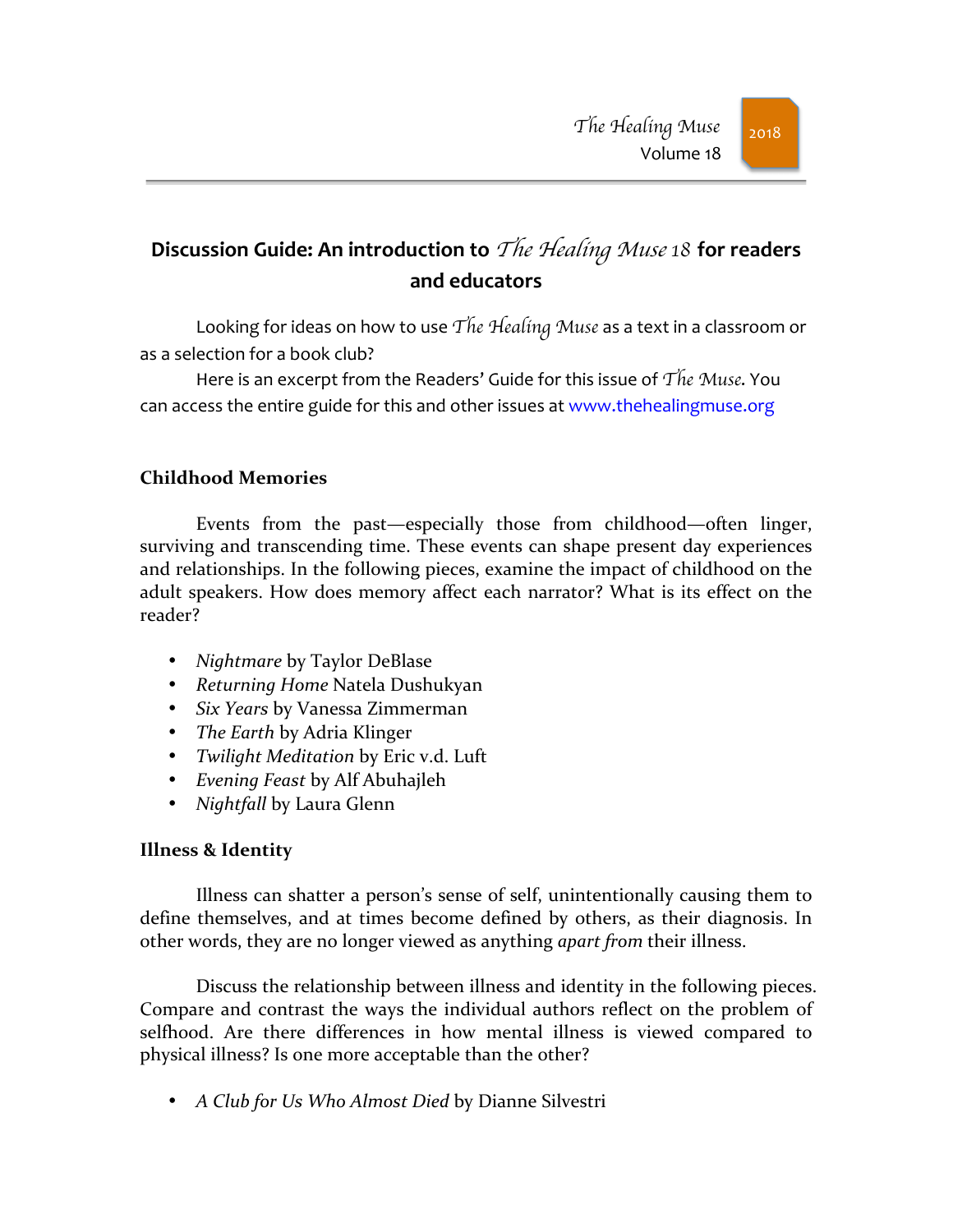- OCD by Ben Casola
- *Panic Attack* by Cailey Blair
- *Incognito* by Jane Blanchard

#### **The "Good" Nurse**

Ken Kesey's malevolent Nurse Ratched in *One Flew Over the Cuckoo's Nest* did serious damage to the image of the nurse. In the following poems, analyze the images that illuminate the nurse. What characteristics seem most prominent? Do the poems illustrate what the public (or other characters in the poems) need from their nurses?

- The Winter Chair by Lisa Alexander Baron
- The Watercolor Artist by Jennifer Campbell
- Hats Off by Mary Gilliland
- For the Nurse Who Brushed Your Hair by Gloria Heffernan

### Growing Old

With age comes wisdom or so we like to think. What do the following poems tell us about our mortality? What in the poems encourages us? What scares us? Is empathy a form of healing in these poems?

- Isabel Understands by Robert W. Daly
- Saint Seal by Joe Cottonwood
- The Other Woman by Elizabeth Brulé Farrell
- The Case of the Agrarian by Alyssa Ross
- Invisible Becomes Visible by Rob Jacques

#### **Psychology of Death & Dying**

How do our personal conceptions of death impact the experience of terminal illness? Does the belief in an afterlife (of any kind) make it easier to accept such a diagnosis? Does belief lessen fear?

Examine the following poems as their narrators realize and accept their prognoses. Do the poems value one attitude over another?

- *Immortality* by Carol Alexander
- *Diagnosis* by Barbara Brauer